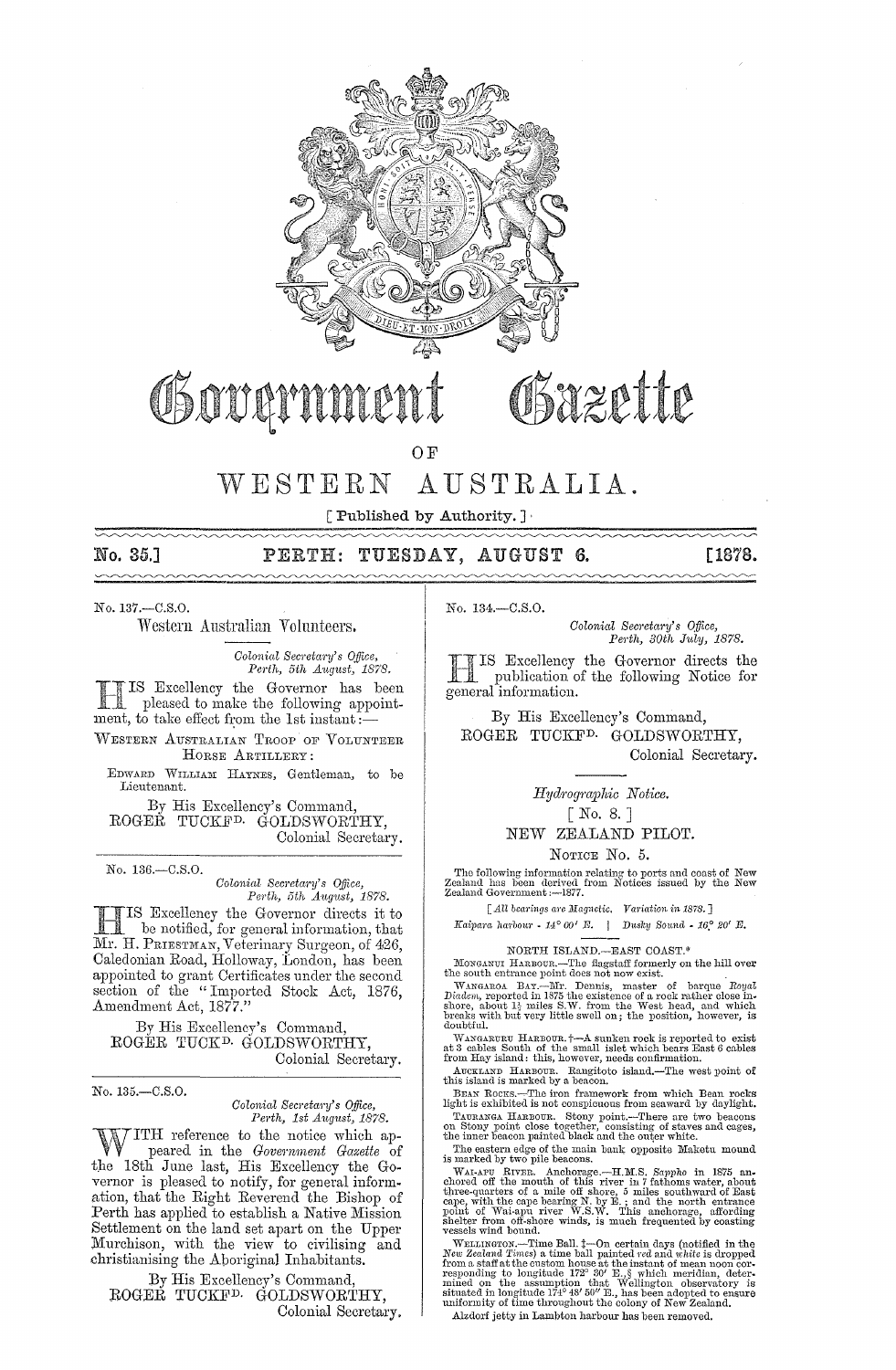NORTH ISLAND.—WEST COAST.<br>KAIPARA HARBOUR."I North East or Kemp Channel.—The<br>outer edge of the bar of this channel has shifted about 1<sup>1</sup> miles seaward, and there is now a depth of  $5\frac{1}{4}$  fathoms water on it at low-water springs with 15 fathoms cose-to outside. Inside the bar a depth of 6 to 7 fathoms is maintained for about 14 miles, when the water gradually

NORTH SPIT extends three·quarters of a mile farther seaward than formerly.

DIRECTIONS FOR ENTERING.—Ering Puki-tu to bear E. by N., and proceed on that course until the middle green hillock on North Sand head Wakhuranga bearing N.E. distant 10 miles from North Sand hed will now appear just open

TIDES.—Both ebb and floods streams set slightly towards the north shore of the North East or Kemp channel, great care should therefore be exercised when beating, or in light winds.

MIDDLE ISLAND.\*\*--EAST COAST.<br>PORT LYTTELTON.--The channel between the moles of the inner harbour of port IJyttelton is 200 feet wide, and has been<br>dredged to a depth of 16 feet.

AKAROA HARBOUR. Observation Point,-The buoy marking the outer extremity of the reef off this point is painted  $red$ .

OTAGO HARBOUR. Tide Signals.--From a flagstaff at port Chalmers signals are made showing the least depth of water in the southern channel leading to Dunedin from the first quarter flood until high water.

Tables of the signals used can be obtained at the harbour offices, at Dunedin and port Chalmers.

MIDDLE ISLAND.—WEST COAST. DUSKY SOUND. Facile harbour.—A ledge of sunken rocks with 9 feet of water over it lies in the centre of the entrance to the cove on the north-east side of Facile harbour.

DUCK COVE.--A sunken rock, with about 6 feet water over it at low water, lies W. by N. from Porpoise point (the eastern point of Duck cove) distant about 3 cables.

AWARUA POINT.—A reef of rocks is reported to extend from Awarua point, the north point of Big bay, in a westerly direction for a distance of  $1^1_x$  miles. The coast between Milford sound and cascade point should be approached with great care. *IIydrographic D.t7icc, Ad}niraHy, London*<sup>l</sup> 14th March, 1878.

\* See Admirality charts; New Zealand No. 212; North island, sheet 2, No. 2,547; New Zealand, Seeday, No. 2,547; plus of port Monganiul, No. 2,547; Plus controls, New entries of  $\alpha$ , New entries in the entries of  $\alpha$ , Au <sup>†</sup> Remark book of Navigating Lieutenant H, S, Penn, H.M.S. *Sappho* 

*I See New Zealand Pilot*, 1875, p. 341<br> **C** The approximate mean longitude of the New Zealand islands,<br> **T** New Admiralty chart :—Kiapara harbor, No. 2,614, scale  $m=10$  inches :<br> **T** See Admiralty charts :—New Zealand, anu Breaksea sounds, No, 719; Ports Lyttelton and Levy and Pigcon bay,<br>No. 1,999, scale m= 1'6 inches; Otago harbor, No. 2,411, scale m= 2'0<br>inches; Akaron harbor, No. 1,575, scale m= 2'5 inches; also New Zealand<br>Pilot, 18

### *Cj'01vn Lands' Office, Perth, 5th August, 1878.*

IIIS Excellency the Governor has been<br>Increased to place the management of the<br>Moorambine Common Lands in the hands of a IS Excellency the Governor has been pleased to place the management of the Board, to consist of the undermentioned gentlemen, and to delegate to them the power of regulating fees for depasturing thereon, provided that any rules or scale of fees proposed are submitted for his approval before adoption:-

> JOHN SEWELL, Esquire, Chairman. JOHN SEABROOK, Esquire. CHARLES SMITH, Junior, Esquire.

ROGER TUCKFD. GOLDSWORTHY, Acting Commissioner of Crown Lands.

### *Depal·tment* Qf *Pnblic Wo?'ks, Perth, 30th July, 1878.*

**TENDERS** (endorsed "Tender for Jarrah")<br>
Timber,") will be received at this Office<br>
This of Fuiday, the 12th Santanhan from until noon of Friday, the 13th September, from persons willing to supply and deliver at Capetown, Cape of Good Hope, 300 tons of Jarrah Timber in straight balks from 20 to 40 feet in length, and from 12 to 15 inches square.

The timber being for trial on the docks, wharfs, &c., it must be of the very best description; to be subject to approval after delivery.

Tenders to state the shortest time in which the whole will be delivered.

The Government do not bind themselves to accept the lowest or any tender, and will require the guarantee of two responsible persons for the due performance of the Contract.

Forms of Tender may be had on application to the various Re3ident Magistrates, and at the Public Works' Office, Perth; where full particulars can be obtained.

No tender will be entertained unless on the prescribed form.

## JAS. H. THOMAS, Director of Public Works.

## Appointments

(Under the Act 35 Victoria, No. 3.)

**HERE** IS Honor the Chief Justice has been<br>pleased to appoint MONTAGUE COHEN of No. 12, Collins Street, West Melbourne, Victoria, Solicitor, and JOSEPH FRANCIS MA-KINSON of Sydney, New South Wales, Senr. Judge's Associate, Commissioners to Administer Oaths, and to take and receive Affidavits, Declarations, &c., to be used in the Supreme Court of Western Australia; also to take Aclmowledgments of Deeds executed by Married Women.

> ROWLEY C. LOFTIE, Master Supreme Court.

Supreme Court Office, } Perth, 31st July, 1878.

### DEPARTMENT OF LAND TITLES.

### $\frac{66}{1878}$ Transfer of Land Act, 1874.

TAKE >TOTICE that Ygnasi Joseph Anton Bola-deras of the City of Perth storekeeper as claiming to be the owner of an estate in fee simple in possession in the lands hereinafter described has made application to bring the same under the operation of the above Act.

All that and those parcels of land situate in the town of Gnildford containing in the aggregate one rood and seven perches or thereabouts being and consisting of two portions of Town Lot No. 86 and bounded as follows :  $-$ 

as follows:  $-\alpha$ <br>(a.) On the N by one chain nine links of Terrace<br>Road extending Westward from a spot two chains<br>twenty links West from the North West corner of<br>Town Lot No. 87.<br>Then by fifty-two links of said road extend

On the *W* by one chain seventeen and a half links of the East boundary of said Lot 132 extending South by an East line of one chain fifty links from said East

boundary and<br>  $On the E$  by a South line one chain fifty links from<br>
the spot aforesaid. [Bearings true ]<br>
.(b.) On the N by fifty links of Terrace Road com-<br>
mencing at a spot one chain seventy links from the<br>
North Est corne

towards Swan Street.

*On the S* hyaline parallel and equal in length to the North boundary and

*On the W* by a line parallel and equal in length to

the East boundary.<br>AND FURTHER TAKE NOTIOE that all other persons claiming any estate right title or interest in the above land ARE HERENY REQUIRED to lodge with the Registrar of Titles on or before the 17th day of August next a *caveat* forbidding the same from being brought under the A

### J. C. H. JAMES, Commissioner of Land Titles.

Perth, 29th July, 1878.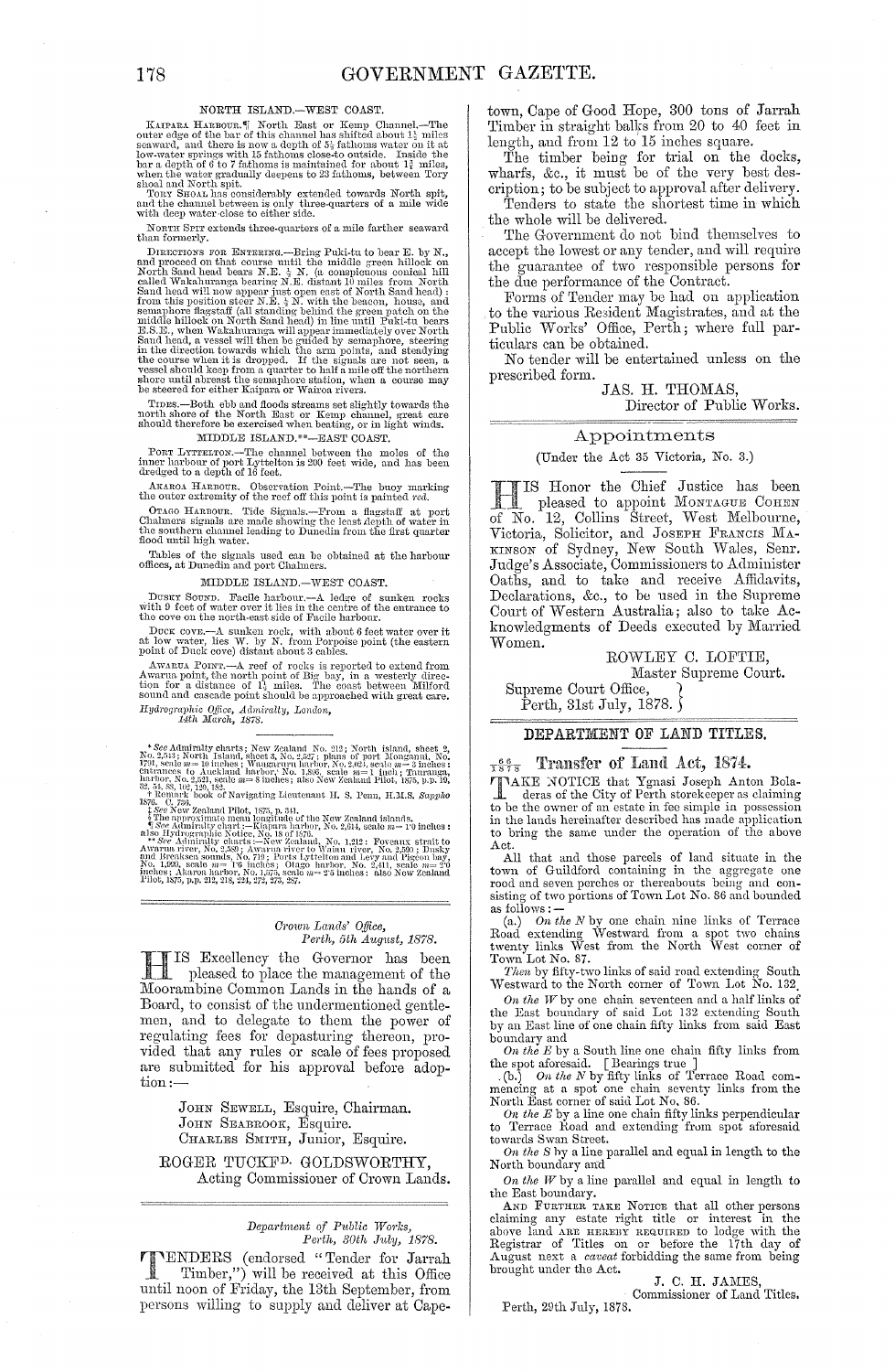## $\frac{70}{1878}$  Transfer of Land Act, 1874.

TAKE NOTICE that Mary Ann Gale of Geraldton widow and relict of the late William Gale of the same place merchant deceased has made application to be certificated as the owner of an estate in fee simple in possession in the following parcel of land situate in the town of Fremantle, viz :

All that parcel of land containing two roods seven perches or thereabouts and being made up of parts of *Building Lots* 150, 151, and 176 and bounded as follows:

*On the N.W.* by three chains ninety-eight links of Collie Street from the junction of the South East side of the same street with Marine Terrace.

*On the* S. *W.* by one chain sixty-eight links of Marine Terrace.

*On the S.E.* by a line of two chains seventeen links in length in direction of North 36 deg. East. in length in direction of North 3G deg. East.

*Thence* by a line of eighty-two links in length extending in a South Easterly direction towards a spot on the North West side of Essex Street one chain forty seven links East North East from the corner post at the junction of the said Essex Street with Marine Terrace and *thence* in a North Easterly direction one<br>chain forty links parallel to the North West boundary<br>and *on the North East* by a North Westerly line two<br>chains in length to the North East end of the North West boundary. [Bearings true.]

AND FURTHER TAKE NOTICE that all other persons claiming any estate right title or interest in the above<br>land ARE HEREBY REQUIRED to lodge with the Registrar of Titles on or before the 31st day of August next a *caveat* forbidding the same from being brought under the Act.

J. C. H. JAMES,<br>Commissioner of Land Titles.

Porth, 24th July, 1878.

### $Comptroller's$  Office,  $F$ remantle,  $3rd$  *August*, 1878.

CERTIFICATES of Freedom have been issued to the undermentioned convicts, whose sentences have expired :-

Reg. No. 8099 William Parrot

" 8333 James King

", 10067 James Millington

HIS Excellency the Goyernor has been pleased to revoke the Ticket-of-Leave of the undermentioned Convict ;-

Reg. No. 8696 James Reacle

THE undermentioned man is requested to communicate with this Office:-

Reg. No. 9131 Henry Coyeney, who received a certificate of Freedom on the 9th March, *1875. Vide '"11"0* 

> JOHN F. STONE, Superintendent.

*Latest Edition.*<br>
<sup>THE</sup> "Elementary Education Act, 1871,"<br>
(as amended by subsequent Acts.) with (as amended by subsequent Acts,) with Regulations for the Conduct and Management of Elections of District Boards of Education, and By-Laws and Regulations of the Central Board of Education, in a pamphlct form, can be procured at the Government Printing Office, Price, *Is.* 

### WESTERN AUSTRALIA.

nleteorological Ohservations for the month ending 31st July, 1878.

WIND Registered by Mr. Forsyth, Harbor Master, at Arthur's Head, Fremantle; altitude above the sea<br>55 feet, in Latitude 32° 02' 14" S., Longitude 115° 45' 12" E.

The other instruments registered are placed in the grounds adjoining the Survey Office, Perth; altitude above the sea 47 feet, in Latitude 31° 57' 25"/ S., Longitude 115° 52' 02" E.

|                 |                                                                                             |                        |               |               |               |                                 |                   |                       |                                   |                       |                               | $m_{\rm max}$ , $v_{\rm J}$ or $v_{\rm max}$ and $v_{\rm max}$ |                  |                        |
|-----------------|---------------------------------------------------------------------------------------------|------------------------|---------------|---------------|---------------|---------------------------------|-------------------|-----------------------|-----------------------------------|-----------------------|-------------------------------|----------------------------------------------------------------|------------------|------------------------|
| Week<br>ending. | BAROMETER:<br>Mean Reading<br>corrected, and re-<br>duced to sea level.<br>and 32 deg. Fah. | THERMOMETERS IN SHADE. |               |               |               | RADIATION<br>THERMO-<br>METERS. |                   |                       |                                   | WIND.                 | <b>DEGREE</b>                 |                                                                | : Mean<br>unt.   | EVAPOR-                |
|                 |                                                                                             | Dry.                   |               | Wet.          |               |                                 |                   | RAIN:<br>Amount<br>in | Horizontal                        |                       | OF<br>HUMIDITY.<br>Saturation | CLOUD:<br>Mean<br>amount.                                      | OXE <sub>3</sub> | ATION:<br>Amount<br>in |
|                 |                                                                                             | $M2$ xi-<br>mum.       | Mini-<br>mum. | Maxi-<br>mum. | Mini-<br>mum. | Solar.                          | Terres-<br>trial. | inches.               | velocity in<br>miles, per<br>day. | General<br>direction. | $=100$ : mean<br>amount.      |                                                                | Ñ<br>$\circ$     | inches.                |
| 7th             | 30.142                                                                                      | $65 - 1$               | 48.0          | 57.3          |               | $45.5$ 110.3 39.7               |                   | 1.05                  | 515.22                            | N.E.                  | 65                            | 5.5                                                            | 5.8              | 0:41                   |
| 14th            | 29.762                                                                                      | 66.6                   | 53.2          | 62.7          | 51.7          | $108.6 \, 45.9$                 |                   | 2.94                  | 644.57                            | N.E.                  | 82                            | 6.0                                                            | 6.2              | $0.35$ .               |
| 21st            | 29.696                                                                                      | 66.3                   | 56.8          | 63.2          | 53.8          | 115.8                           | 49.6              | 3.50                  | 552.82                            | N.W.                  | 77                            | 8.0                                                            | 9.1              | 0.54                   |
| 28th<br>29th    | 29.901                                                                                      | 63.3                   | 49.6          | 59.4          | 46.9          | $1110$ 42.8                     |                   | 1.94                  | 543.29                            | W.N.W.                | 81                            | 6.4                                                            | 8:1              | 0.63                   |
| to<br>31st      | 30 361                                                                                      | 63.2                   | 42.7          | 58.2          | 41.0          | 118.2                           | 34.3              | 0                     | 605.2                             | S.E.                  | 80                            | 0.6                                                            | 2.6              | 0:11                   |

MALCOLM FRASER,<br>Surveyor General.

Total Rainfall for the month=9'43 inches.

 ${\rm Highest~\ddot{r}}$ eading of Barometer 30°404 on 3rd | Thermometers in shade.  $\left\{\begin{array}{l}\text{Maximum Dr} & 69.5 \text{ on 12th} \& 19 \text{th} \\ \text{Minimum Dr} & 39.6 \text{ on 26th} \end{array}\right.$ 

The Observations are taken at Perth and Fremantle at 10 a.m., (excepting Barometer, which is registered at 12 a.m.

M. A. C. FRASER, Observer.